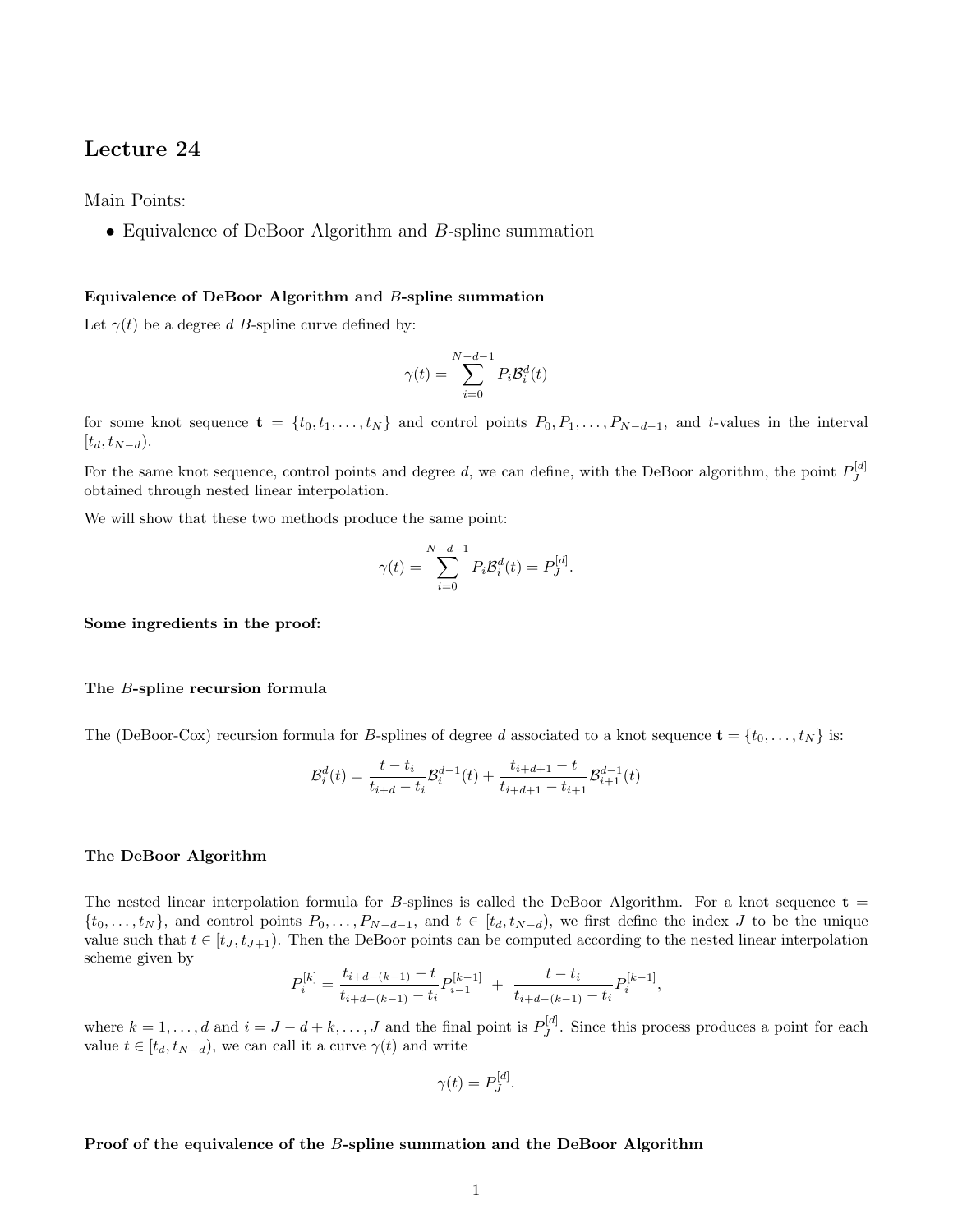Define  $\gamma(t)$  as above according to the B-spline summation formula and also the DeBoor algorithm. Then we claim:

$$
\gamma(t) = \sum_{i=0}^{N-d-1} P_i \mathcal{B}_i^d(t) = P_j^{[d]}.
$$

Proof:

The first step is to note that some of the B-splines in the the above summation are zero for  $t \in [t_J, t_{J+1})$ . In particular, each B-spline  $\mathcal{B}_i^d(t)$  has support equal to the interval  $(t_i, t_{i+d+1})$  and thus  $\mathcal{B}_i^d(t) = 0$  if  $i + d + 1 \leq J$ , or if  $i \geq J + 1$ . This leaves only the B-splines with indices  $J - d, \ldots, J$ .

Below, we make this adjustment to the summation indices, then insert the B-spline recursive form and adjust the index  $i$  in the second term in order to recombine terms with the same  $B$ -spline.

$$
\gamma(t) = \sum_{i=0}^{N-d-1} P_i \mathcal{B}_i^d(t)
$$
  
\n
$$
= \sum_{i=J-d}^{J} P_i \mathcal{B}_i^d(t)
$$
  
\n
$$
= \sum_{i=J-d}^{J} P_i \left[ \frac{t-t_i}{t_{i+d} - t_i} \mathcal{B}_i^{d-1}(t) + \frac{t_{i+d+1} - t}{t_{i+d+1} - t_{i+1}} \mathcal{B}_{i+1}^{d-1}(t) \right]
$$
  
\n
$$
= \sum_{i=J-d}^{J} P_i \frac{t-t_i}{t_{i+d} - t_i} \mathcal{B}_i^{d-1}(t) + \sum_{i=J-d}^{J} P_i \frac{t_{i+d+1} - t}{t_{i+d+1} - t_{i+1}} \mathcal{B}_{i+1}^{d-1}(t)
$$
  
\n
$$
= \sum_{i=J-d}^{J} P_i \frac{t-t_i}{t_{i+d} - t_i} \mathcal{B}_i^{d-1}(t) + \sum_{i=J-d+1}^{J+1} P_{i-1} \frac{t_{i+d} - t}{t_{i+d} - t_i} \mathcal{B}_i^{d-1}(t)
$$

Now, since  $t \in [t_J, t_{J+1})$ , we have  $\mathcal{B}_{J+1}^{d-1}(t) = 0$  and  $\mathcal{B}_{J-d}^{d-1}(t) = 0$ , which allows us to eliminate the first term in the first summation, and the last term in the second summation, in the above line. Continuing, we can now recognize the affine sum of points coming from the DeBoor algorithm, and we have:

$$
\gamma(t) = \sum_{i=J-d+1}^{J} P_i \frac{t - t_i}{t_{i+d} - t_i} \mathcal{B}_i^{d-1}(t) + \sum_{i=J-d+1}^{J} P_{i-1} \frac{t_{i+d} - t}{t_{i+d} - t_i} \mathcal{B}_i^{d-1}(t)
$$
  
\n
$$
= \sum_{i=J-d+1}^{J} \left[ P_i \frac{t - t_i}{t_{i+d} - t_i} + P_{i-1} \frac{t_{i+d} - t}{t_{i+d} - t_i} \right] \mathcal{B}_i^{d-1}(t)
$$
  
\n
$$
= \sum_{i=J-d+1}^{J} \left[ \frac{t - t_i}{t_{i+d} - t_i} P_i^{[0]} + \frac{t_{i+d} - t}{t_{i+d} - t_i} P_i^{[0]} \right] \mathcal{B}_i^{d-1}(t)
$$
  
\n
$$
= \sum_{i=J-d+1}^{J} P_i^{[1]} \mathcal{B}_i^{d-1}(t).
$$